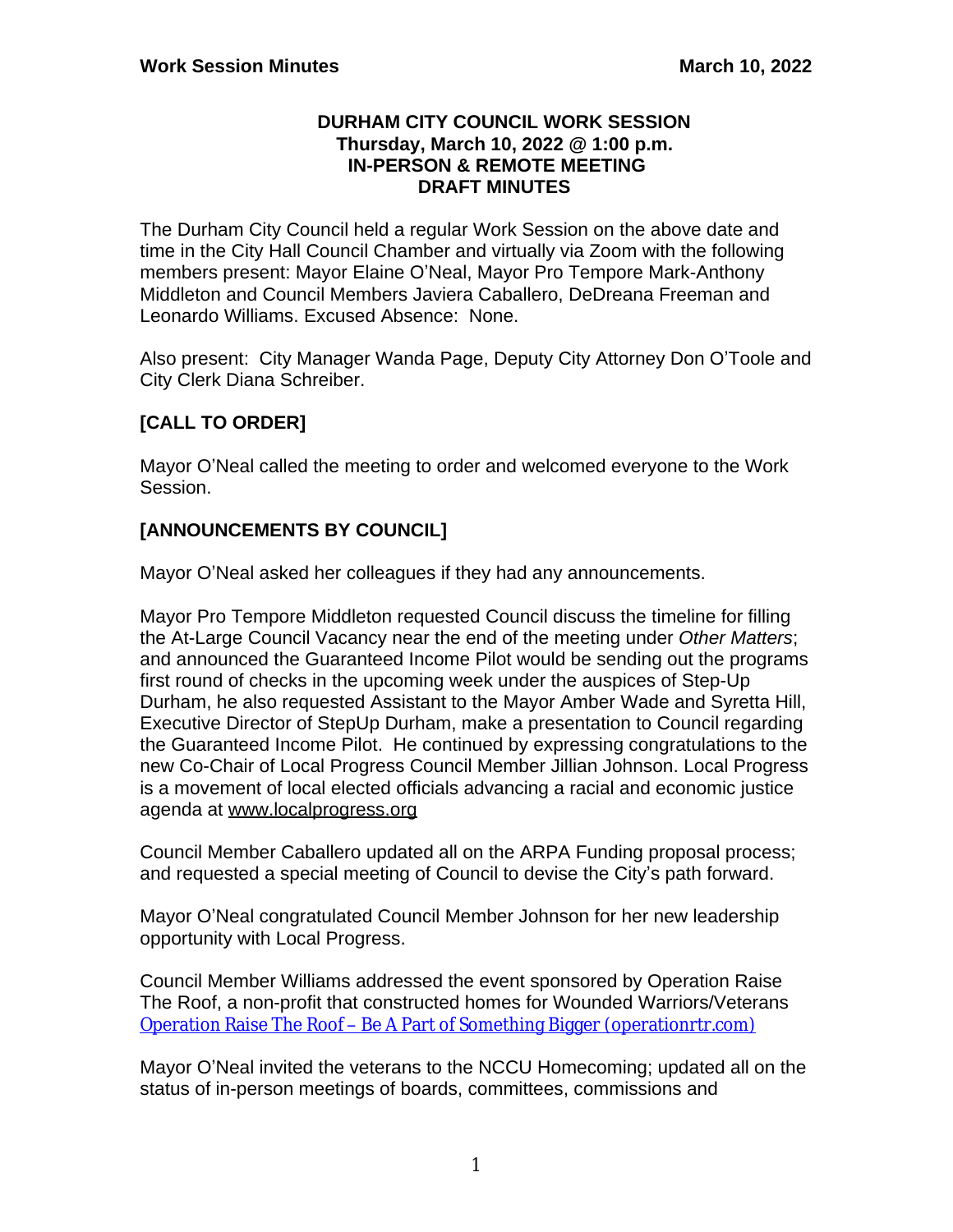taskforces. Mayor O'Neal explained that she had spoken to Health Director Rodney Jenkins; stated the mask mandate was going away by March 21 in city facilities; and as the NC State of Emergency continued, it was up to the individual volunteer boards, committees, commissions and taskforces to reach consensus in how they desired to meet going forward. Masks were a discretionary choice. It was not feasible for all boards, committees, commissions and taskforces to conduct in person and remote meetings.

## **[PRIORITY ITEMS OF THE CITY MANAGER, CITY ATTORNEY AND CITY CLERK]**

City Manager Page announced two priority items:

Item 5) Durham City-County Interlocal Agreement for Continuation of the Gang Reduction Strategy. Item was updated to include correct attachments. Item 9) Durham County Transit Plan. This was a presentation item. Attachment #3 was updated with corrected terminology.

**MOTION** by Council Member Freeman, seconded by Council Member Johnson, to accept the City Manager's Priority Items was passed at 1:14 p.m. by the following vote: Ayes: Mayor O'Neal, Mayor Pro Tempore Middleton and Council Members Caballero, Freeman, Johnson and Williams. Noes: None.

The City Attorney's Office did not have any priority items.

The City Clerk's Office requested a priority item that Council discuss the board, committee, commission and taskforce virtual meeting attendance policy related to absenteeism now that COVID-19 was subsiding.

It was the consensus of Council to add this item to *Other Matters*.

# **[CONSENT AGENDA]**

Mayor O'Neal read the agenda items off the printed agenda. The following items were pulled for additional discussion: Items 1 and 4. Presentation Items were announced as Items 8 & 9.

Mayor Pro Tempore Middleton highlighted Item 3, ACRA Fitts-Powell Affordable Rental Preservation Grant Agreement as an example of the Affordable Housing Bond being connected to something concrete and operationalized.

Council Member Caballero highlighted Item 7, Contract SW-87, Bragtown Sidewalk Improvements 2022; and noted that the contract was a result of successful outreach by community advocates.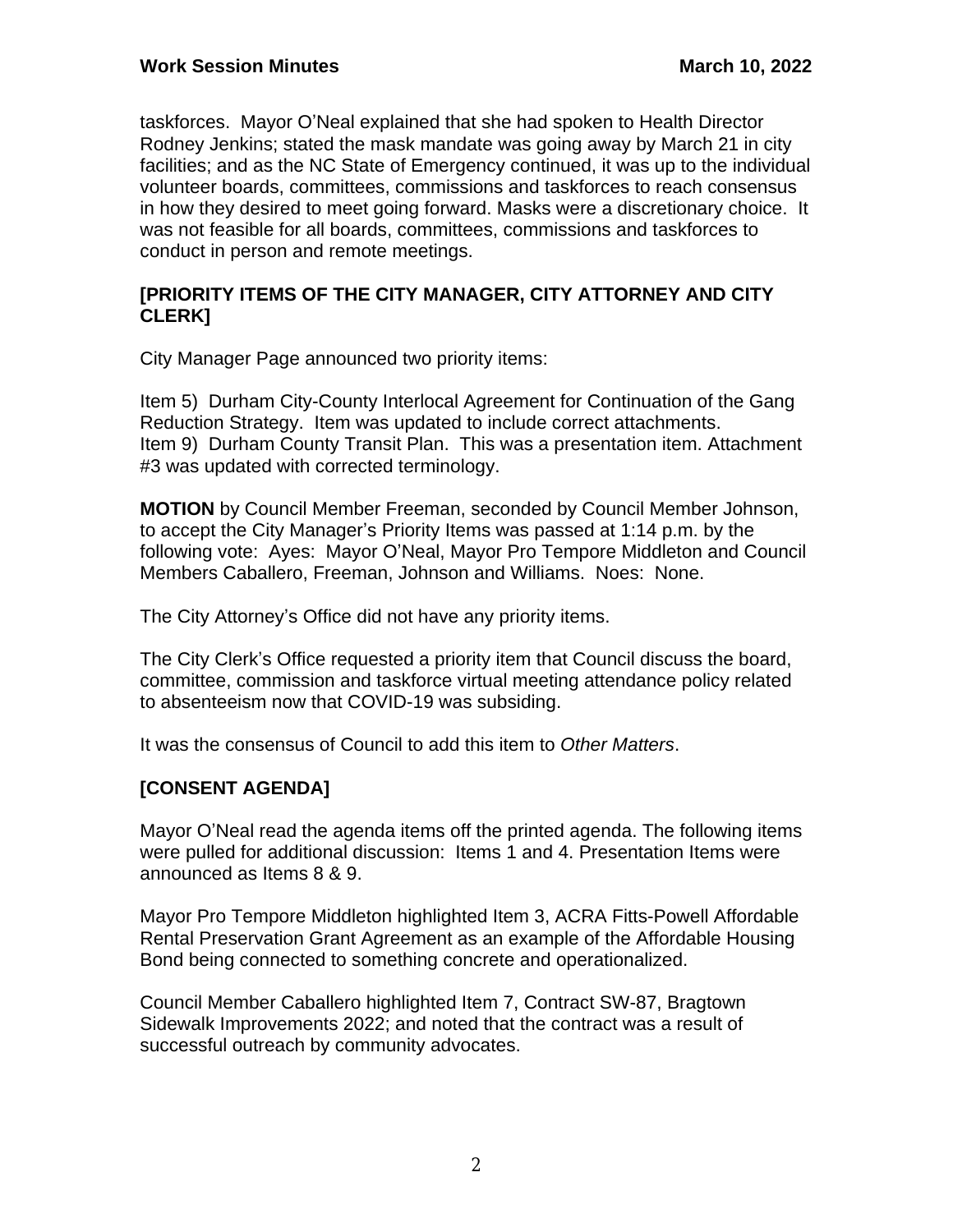## **SUBJECT: CITIZEN'S MATTERS: ANDREW MCDONALD (ITEM 13/ PR 15285)**

To receive comments from Andrew McDonald about identifying underutilized or abandoned properties for services.

Mr. McDonald introduced himself and spoke to his faith journey, substance abuse recovery and residential programming. He asked if there were any dilapidated structures where he could locate his programming outreach.

# **[ITEMS PULLED FROM THE AGENDA]**

## **SUBJECT: DURHAM CITY-COUNTY APPEARANCE COMMISSION-APPOINTMENTS (ITEM 1/ PR 15264)**

Council Member Johnson spoke to Council's efforts to diversify the above related commission related to race and gender. She requested to re-advertise the third vacancy to seek out more diverse applicants related to gender.

### **SUBJECT: AMENDMENT #1 TO CONTRACT #17648 WITH MOSS+ROSS LLC FOR COMMUNICATIONS CONSULTING SERVICES (ITEM 4/ PR 15270)**

Council Member Williams inquired about engagement, partnering with local university communication departments to promote affordable housing bond projects.

Assistant Director Karen Lado admitted that staff had not looked at collegiate Communications Departments but that this was a great idea related to amplification and engagement.

Director of Community Development Reginald Johnson concurred and added that NCCU Department of Communications and CD staff had worked together in the past to devise marketing advertisements for the South Side Development promotions.

Director of Communications Beverly Johnson acknowledged that her staff had worked with local universities previously.

Mayor Pro Tempore Middleton stressed the importance of communications regarding the affordable housing bond, its engagement; asked about the contract's scope of work that referenced meetings with Council and moss+ross; asked how many of elected officials had been met with, asked for talking points, if there were testimonials by those persons impacted and about how future outreach and marketing would be conducted- digital, print, TV, radio, etc.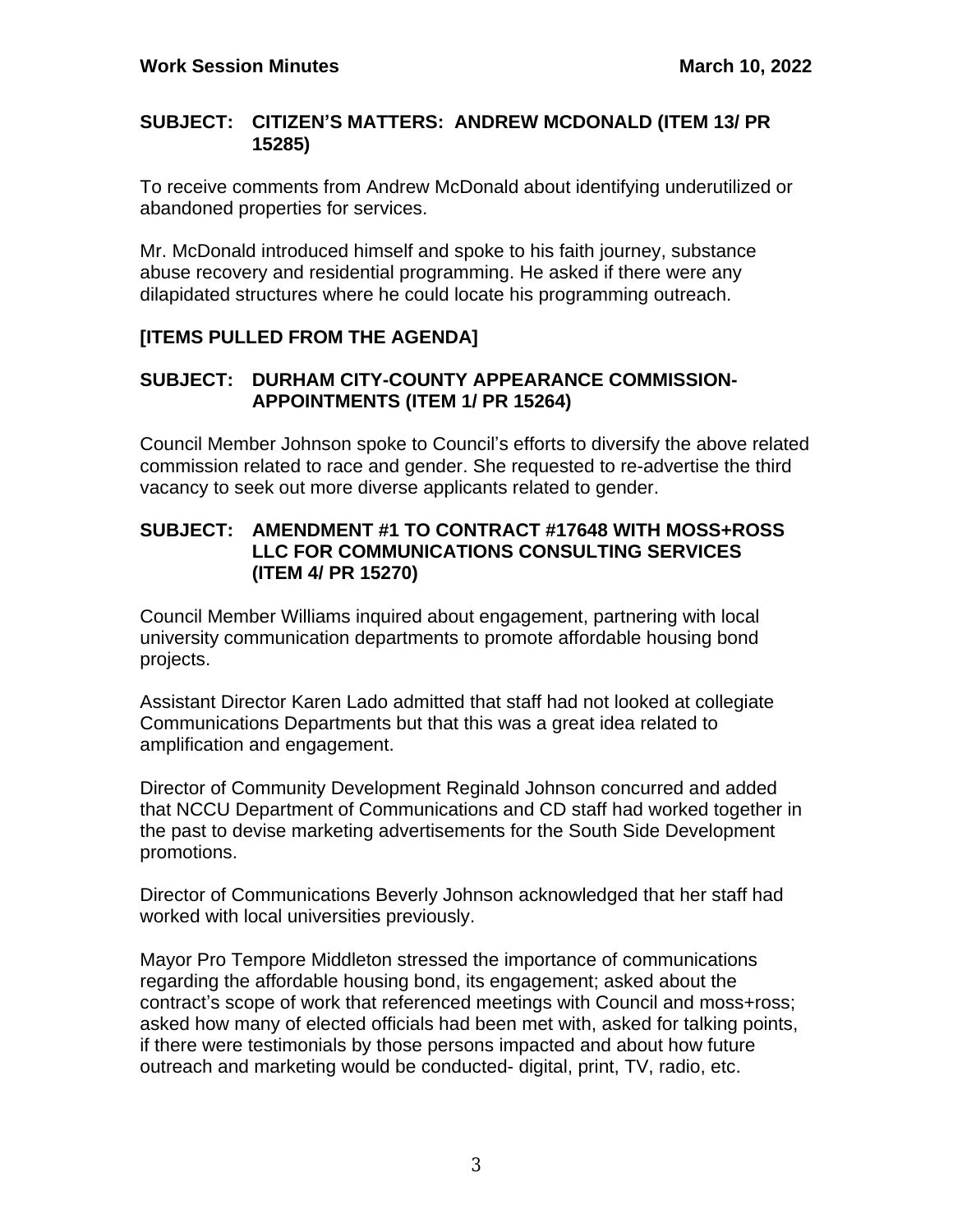Community Development Director Johnson responded that moss+ross developed a communications plan; noted that some Council members, community groups and residents had been contacted; indicated COVID-19 impacted outreach and expanded communications would be conducted.

# **[PRESENTATIONS]**

# **SUBJECT: GREATER TRIANGLE COMMUTER RAIL (ITEM 8/ PR 15273)**

Sean Egan, Director of Transportation, introduced the staff report and presenters Charles Lattuca, President, Erin Convery/Planner and Moriah Ellington/Engineer representing the consultant.

The presentation consisted of the following:

The presentation was titled, 'Great Triangle Commuter Rail Study Update/ GoForward a community investment in transit' and contained the following information:

#### , **Overview**

Map of commuter rail corridor

Study Partners & Sponsors

What is the current study?

Rail Analysis, Opportunity analysis & Engagement Efforts

Pulling it All Together- info from Norfolk Southern, track extension, ridership Capital costs; ridership stats; and potential funding from federal sources

**Downtown Durham Design Concepts** (Moriah Ellington, Engineer)

Existing conditions – link to YouTube video tour through DT Durham

Technical Goals for Downtown Durham Design Task

High and Low-Level Boarding Platforms along corridor shared with freight traffic Downtown Durham Concept Development:

Concept 2 – low level concept (2 tracks)

Concept D - high level concept (4 tracks)

Downtown Durham Station – Chapel Hill overview birdseye & street level views Gregson Street Bridge

Blackwell Street – level

Corcoran/Mangum Overview Birdseye

**Next Steps: Evaluating Options** (Erin Convery, Transportation Planner with GoTriangle)

Property and roadway Impacts were detailed

Next Steps: Engagement during Study

Who do we need to hear from?

Specific organizations were displayed

Mayor O'Neal opened up discussion to Council.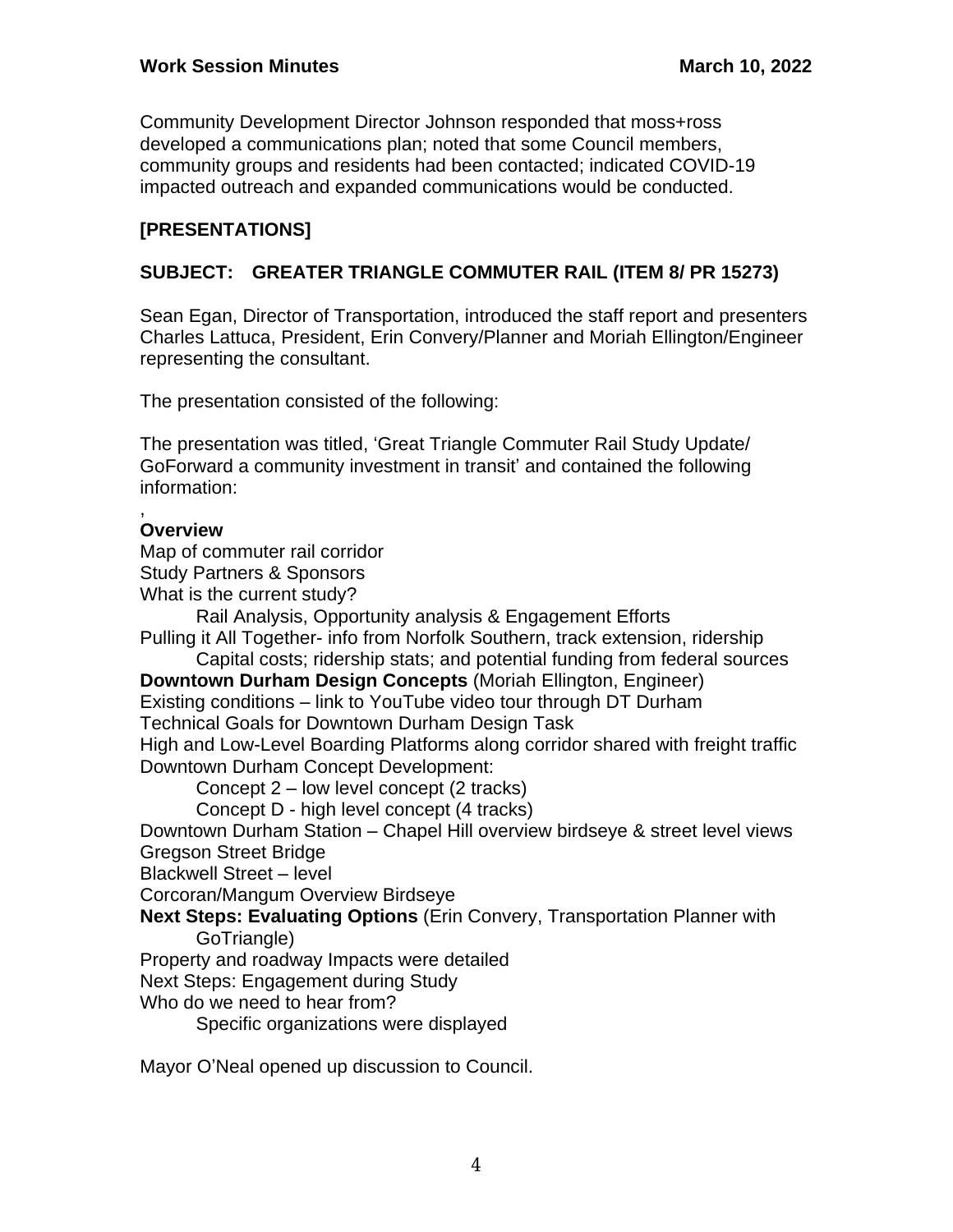Council Member Williams acknowledged he was a member of the MPO Board and asked about the difference in materials being presented to the City from the County.

Mr. Lattuca noted that there were new members on the Durham County Commissioners and that a more detailed presentation would be given to the County at a later date.

Mayor Pro Tem Middleton inquired about property acquisition with the commuter rail and spoke to the process that was utilized in the light rail corridor; asked about potential expansion and would there be a need for eminent domain.

Mr. Lattuca noted the majority of impacts were on streets, sidewalks and bridges. He compared the potential impacts between the two and four track options.

Ms. Convery explained that the designs were preliminary and that continual refinements would be required as the details became more in depth.

Mayor Pro Tem Middleton encouraged there be limited impact on bus service that served primarily persons of color.

Mr. Lattuca remarked that with an increase in the number of trains, the crossing arms would be down thereby impacting local bus service. He emphasized that the rail project would be complimentary rather than adversarial.

Mayor Pro Tem Middleton asked about the color coding under the engagement chart. Mr. Lattuca responded that the survey results were color coded as favorable, neutral and negative comments. He would provide Council with results of the study.

Council Member Freeman inquired about the term 'affordable housing' and what was indicated in the study.

Mr. Lattuca noted that housing within one mile of the rail was being assessed along with the proximity of the commuter rail stations. This information would be shared with Council. Eventually TJCOG would be brought before Council to explain the survey results.

Council Member Freeman addressed the current displacement of families of color, gun violence, struggling businesses/organizations and artists; noted that these elements should be included in the engagement process; and emphasized the need for transparency in the commuter rail conversation. She encouraged there be conversation around how light rail failed and what happened to the missing monies; and wanted to include Durham's communities in the conversations.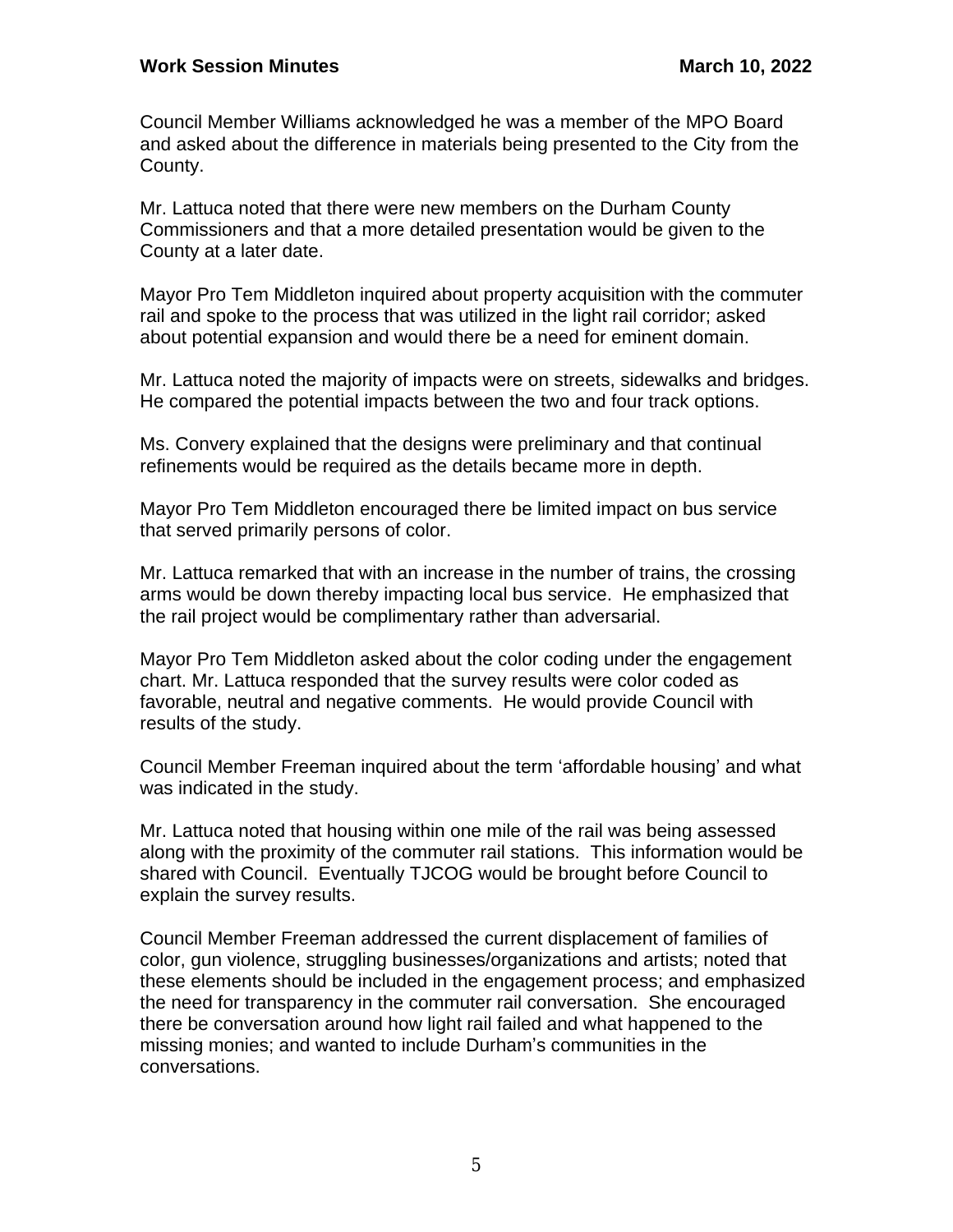Mr. Lattuca addressed the compilation of new analysis related to the light rail expenditures and would work to improve the information shared with the public.

Council Member Caballero inquired about affordable housing within the station area and asked for the expected demographics of ridership.

Mr. Lattuca explained the information was not yet complete but was under study.

Council Member Johnson requested clarity on when Council would be making decisions and/or when Council would have authority over the project or would have weigh in, thereby impacting the progress of the project.

Director Egan recognized that Council would be involved with the request for letters of support and project commitment and estimated this to occur in August 2022 thus requiring formal action by City Council.

Council Member Williams noted that City of Durham provided over 80% of funding of the transit system but was not represented on the Board of GoTriangle.

Council Member Caballero spoke to the needed partnership and voice within GoTriangle as it pertained to the Governance Study – thereby cementing the City's position.

Council Member Williams asked how much was spent on the study for commuter rail, to date.

Mr. Lattuca summarized that \$9 Million had been approved for the study and noted a project cost was not yet ready.

Council Member Williams itemized expenses related to the light rail project study and wanted to hold the organizations accountable of where and how the tax payer dollars had been and would be spent.

Mayor O'Neal provided a historical context of African-Americans and their descendants and how their relationship with access to public transportation and housing had been formed. She encouraged that the voices of people of color be heard throughout the commuter rail outreach process; and requested transportation specifics related to who got the money, what did they spend it on and when did the African American community get the return. Mayor O'Neal spoke to her plans to ride Bus Route #9 and other bus routes. She supported a robust interconnected system between buses and commuter rail.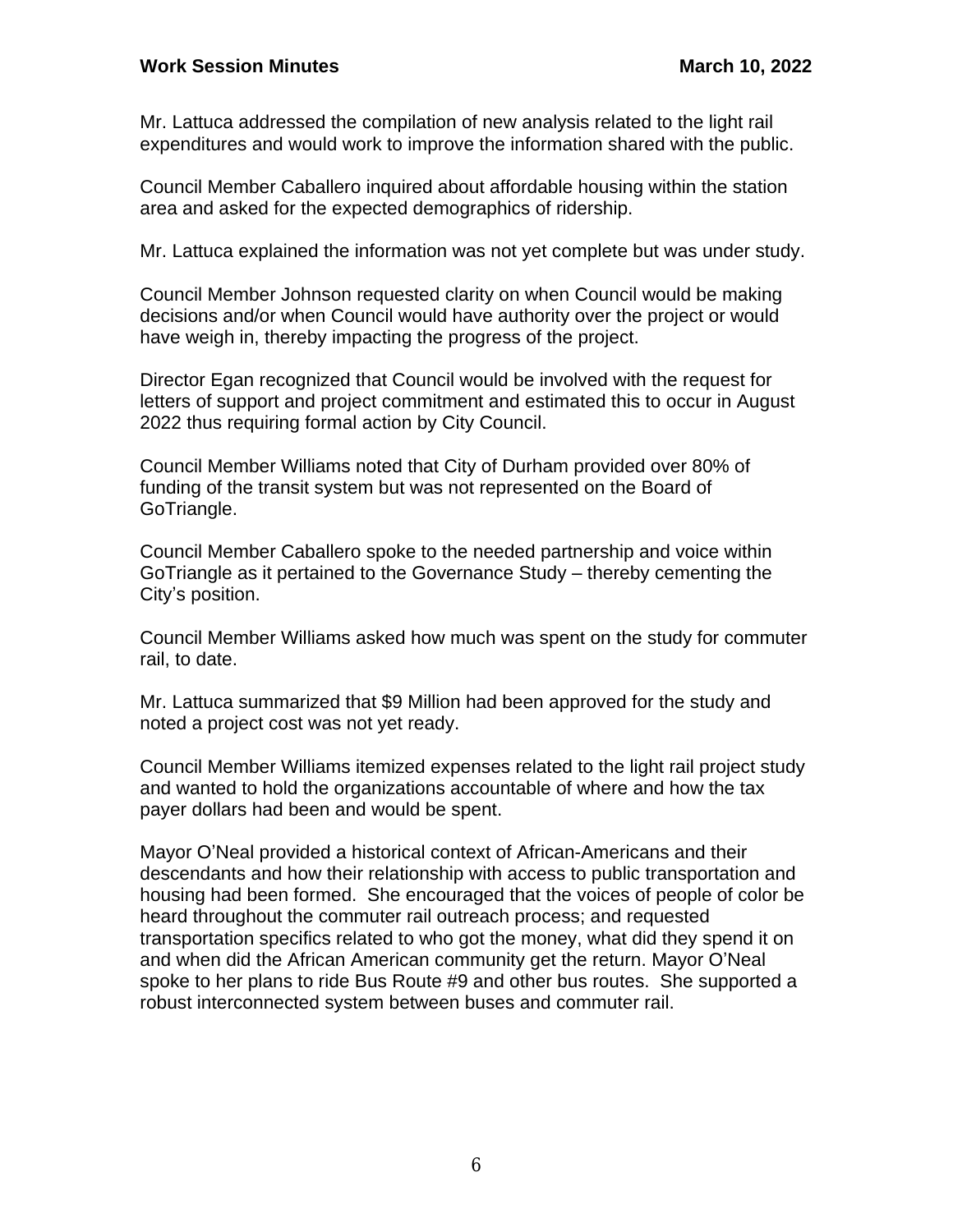## **SUBJECT: DURHAM COUNTY TRANSIT PLAN UPDATE (ITEM 9/ PR 15276)**

Sean Egan, Director of Transportation, introduced Ellen Beckmann, Transportation Manager in Durham County.

Ms. Beckmann made the staff report that included a presentation, titled *Durham County Transit Plan Financial Metrics and Development of the Recommended Plan*.

The presentation included the following: Development of the Recommended Transit Plan – currently in Step 2 that included key assumptions of the Financial Model; bus operating costs; administrative costs and cost-share for Commuter Rail Project. Current Status of Durham Transit Plan Financial Policies and Modeling Underway – Transit Plan Governance Study Key Assumptions of Financial Model- combination of sales tax, debt service, reserves. Bus Operating & Administrative Costs

Commuter Rail Cost-Share Development of Recommended Plan FY2023 Work Program and Transit Plan Amendment **Schedule** 

Mayor O'Neal asked Council for their comments.

Council Member Williams inquired about the control of funding of transportation related expenses and asked for clarification about the City's role in transportation planning, operations and cost-sharing.

Ms. Beckmann addressed the County Transit Plan and spoke to revenues included in the County budget and in existing projects; she also estimated how revising the cost sharing from 20 to 33% would impact future projects.

Council Member Johnson appreciated the Transit updates and her colleagues' Caballero and Williams participation on the local transportation boards and the head's up on Council's engagement opportunities; appreciated the city having more of a voice in transit decision making, providing input and information sharing; and emphasized that the majority of the residents in Durham County were in the City and transit was very important to city residents and that it was important for Council to represent city interests.

Council Member Caballero reiterated that Council needed to devise solutions to provide excellent bus service and regional commuter rail.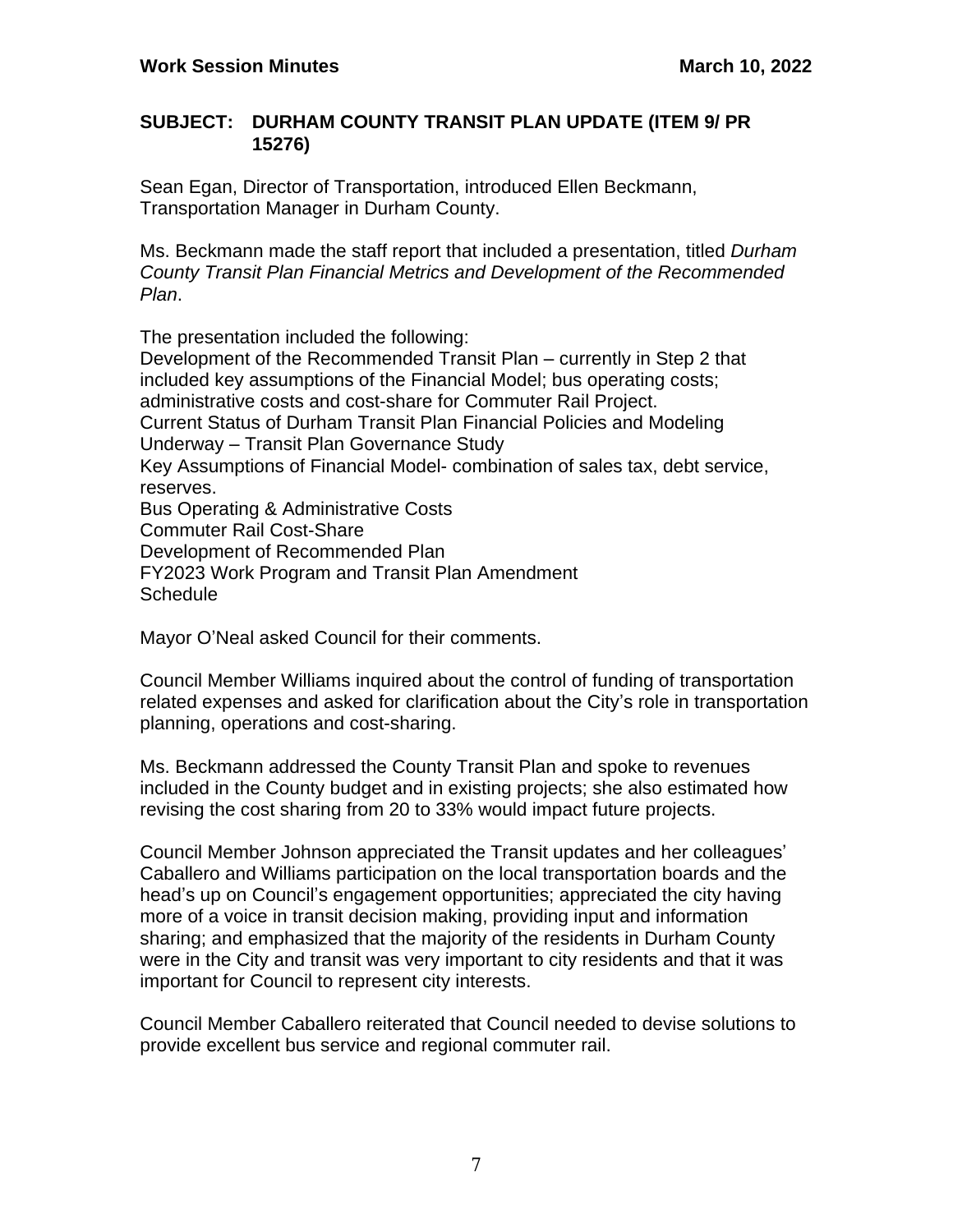Council Member Williams announced a need for a future town hall to discuss transportation issues.

Council Member Freeman appreciated her colleagues' efforts and the acknowledgement of the generational impact of transportation issues on persons of color; and noted that she had devised a Transportation 101 Presentation while working with the Inter-Neighborhood Council that she was willing to share with Council.

Mayor O'Neal addressed the city's efforts in getting federal funding and grant opportunities; and noted Mayor Pro Tempore Middleton was leading the effort in getting federal dollars for transportation projects. She also emphasized that outreach to Durham residents was essential and asked residents to reach out to Council Members Caballero and Williams for guidance.

City Clerk Schreiber announced Council's nominations were as follows:

Durham City-County Appearance Commission – Re-appointment. The reappointment nomination was Thomas J. Flynn; the appointment nomination was for Leah F Selvy. The second empty seat for appointment was to be readvertised to encourage more gender diversity.

Mayor Pro Tempore Middleton initiated the conversation of recruitment for the At-Large Council vacancy. He clarified that by NC State Statutes, it was not necessary for Council to fill the vacancy within 60 days. The sixty-day timeframe was sourced from the City's Charter and NC State Statutes were preeminent.

The following timetable was presented for the At-Large Vacancy process:

Recruitment: Public notice of the vacancy application period from March 11 through March 25, 2022 at 5 p.m.

Review of Applications: Monday, March 28 through Thursday, April 7, 2022 Selection of Finalists: Thursday, April 7, 2022 Work Session at 1 pm in Chamber Interview Finalists: Monday, May 2, 2022 at Special Meeting at 4 pm in Chamber Receive Public Comment & Vote: Tuesday, May 3, 2022 at Special Meeting at 6 pm

There was consensus to review ARPA Funding Proposals on Wednesday, April 6 at 6 p.m. at a Special Meeting with the possibility of extending the Work Session on Thursday, April 7 for ARPA discussions.

City Clerk Schreiber requested Council provide feedback regarding the board, committee, commission and taskforce virtual attendance policy.

Deputy City Attorney O'Toole reminded Council that there remained a state emergency order in place that allowed for virtual meetings. Once the Governor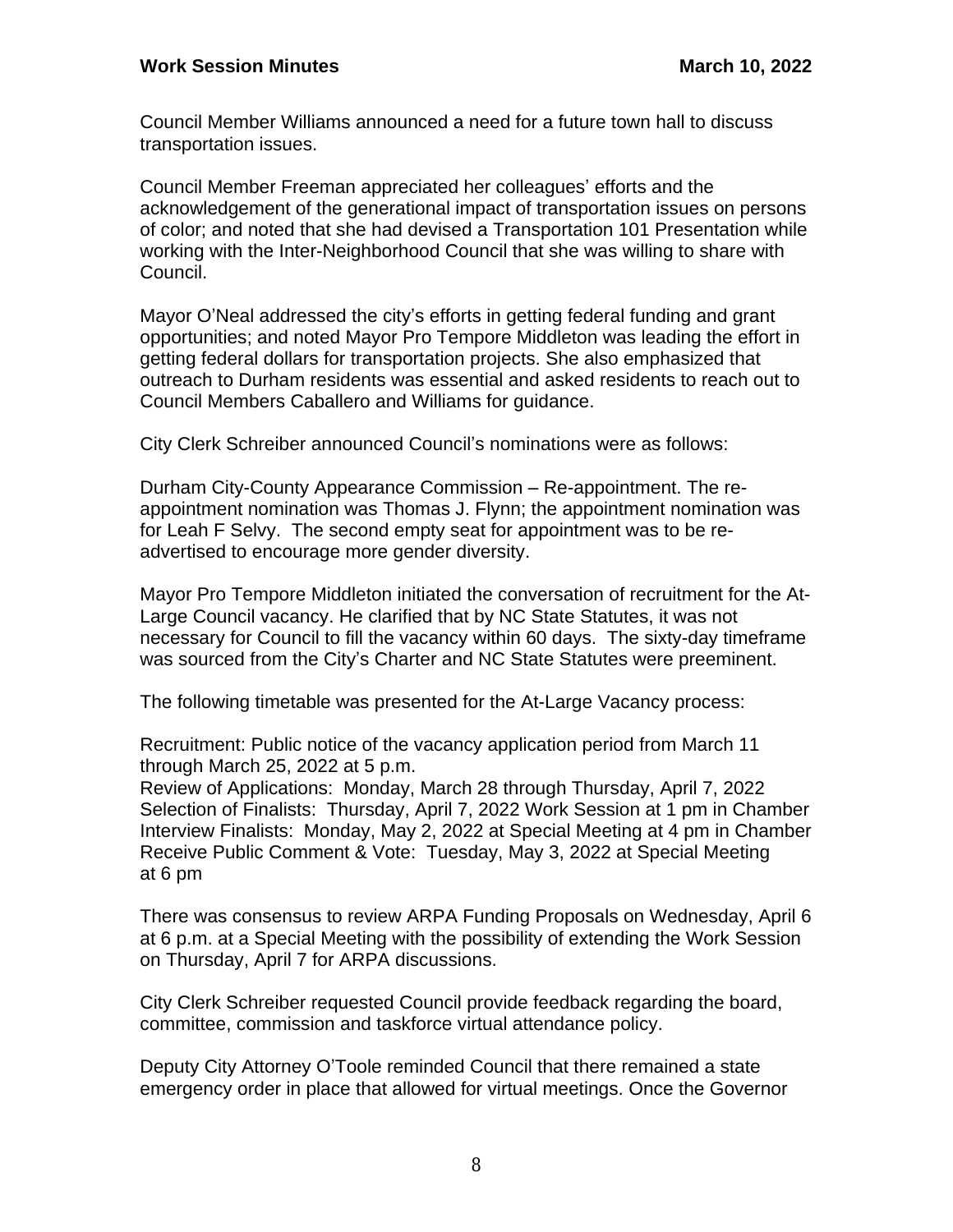removed the state of emergency order, there would be no ability for virtual meetings. He recommended that the City should determine by viewing health metrics, whether it wants boards, committees, commissions and taskforces to continue to operate remotely or return to in-person meetings.

City Manager Page addressed there was no opportunity for volunteer groups to meet in a combination of virtual and in-person meeting styles (aka hybrid).

Council Member Freeman referenced the boards that were required to meet in person to conduct their work; for example, landlord cases that needed to be inperson related to the Housing Appeals Board. The attendance policy needed to reflect that those advisory boards needed in-person attendance to accomplish their work.

Council Member Johnson encouraged maintaining the current virtual attendance policy until the state of emergency was lifted; and then require volunteers to go back to in-person board, committee, commission, taskforce meetings dependent on COVID-19 metrics. She acknowledged that Housing Appeals Board and the Board of Adjustment needed to conduct in-person meetings in order to accomplish their work.

Council Member Williams spoke to the immune-compromised members who were on boards and in the event that the State of Emergency was lifted, asked staff liaisons to reach out to the Clerk's Office so that accommodations could be made. He also spoke to resources available such as vaccinations and boosters.

Mayor O'Neal summarized that the BCCTs should continue the current attendance policy until the Governor's State of Emergency was lifted.

## **[SETTLING THE AGENDA FOR THE MARCH 21, 2022 CITY COUNCIL MEETING]**

City Manager Page requested the following items be included in settling the agenda for the Monday, March 21, 2022 City Council Meeting by announcing the items for the Consent Agenda as Items 1 through 7 and General Business Agenda– Public Hearings Items 10 through 12.

**MOTION** by Council Member Williams, seconded by Council Member Johnson, to approve the settling of the City Manager's agenda of the Monday, March 21, 2022 regular Council Meeting at 4:07 p.m. by the following vote: Ayes: Mayor O'Neal, Mayor Pro Tempore Middleton and Council Members Caballero, Freeman, Johnson and Williams. Noes: None.